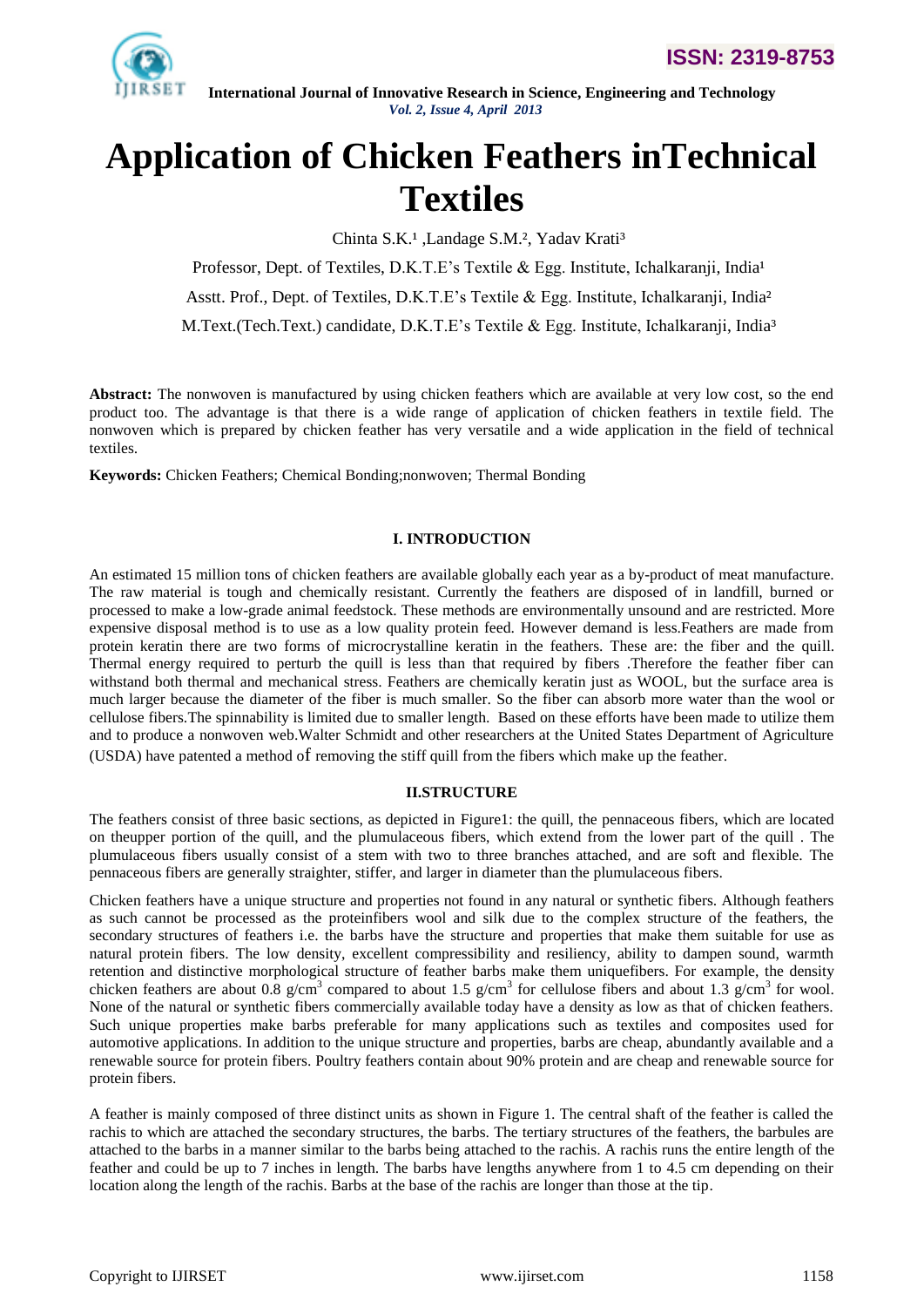



**Fig.1** Morphological structure of chicken feather

Recently, several attempts on using the barbs as "feather fibers" for composites and nonwovens have been reported.These feather fibers have been recently characterized for their micro structural properties . However, commercially available feather fibers are the barbs in a pulverized form with lengths of about 0.3–1.3 cm . Feather fibers do not have the lengths required to be processable on textile machines and are therefore not suitable for making spun yarns and wovenfabrics in100% form or as blends with other natural and synthetic fibers. Being able to produce yarns and fabrics from barbs is important because of the potentialfor the higher value addition and the largest textile market. About 50% of the weight of the feathers are barbs and the other 50% is rachis. Even assuming that 20% of the barbs have lengths greater than 1 inch required for textile applications, about 400 million pounds of barbs will be available as natural protein fibers every year. This means an availability of 8% of the protein fibers consumed in the world every year. Feathers consist of about 91% keratin, 1.3% fat, and 7.9% water. Keratin is a hard protein that is also found in hair, skin, hooves and nails.

# **III. PHYSICAL PROPERTIES OF CHICKEN FEATHER**

In keratin protein there are both hydrophilic and hydrophobic amino acids, but 39 of the 95 amino acids are hydrophilic . Serine is the most abundant amino acid and the-OH group in each serine residue helps chicken feathers to absorb moisture from the air. Feather fiber is, therefore, hygroscopic. Chicken feather fibers and quill have a similarcontent of moisture, around 7%. Fiber diameter is approximately 5-50 μm [9]. Fiber length through differentprocessing can be different, but it can be expected to be 3-13 mm. Therefore, the fiberaspect ratio (length/diameter) can be in the range of 400-2600.Because the chicken feather fiber is not completely solid, the fiber"s volume alwaysincludes both solid matter (the walls of fiber) and air (the hollow inside the fiber). Thedensity of chicken feather fibers is always interpreted as apparent density. It is reported that the density of chicken fibers is 0.89  $g/cm3$  and measured by displacing a knownvolume and weight of ethanol with an equivalent amount of fiber.Since the chicken feather fiber is mainly made up of the structural protein keratin, itschemical durability is primarily determined by keratin. Because keratin has extensivecross-linking and strong covalent bonding within its structure, the feather fiber showsgood durability and resistance to degradation.

## **IV.CHEMICAL PROPERTIES OF CHICKEN FEATHER**

The action of acids, alkalis and solvents on feather fibers were found by a solubility test. The visible change in fibers due to chemical action was observed.

## *A. Effect of Acids*

The feathers have good chemical resistance to mild acids, but have poor resistance to strong acids, so they get dissolved.

#### *B. Effect of Alkalies*

The feathers have good chemical resistance to mild acids, but have poor resistance to strong acids, so they get dissolved.The chicken feather fibers degrade rapidly in alkali environments,butsignificantly less in near-neutral and slightly acidic conditions.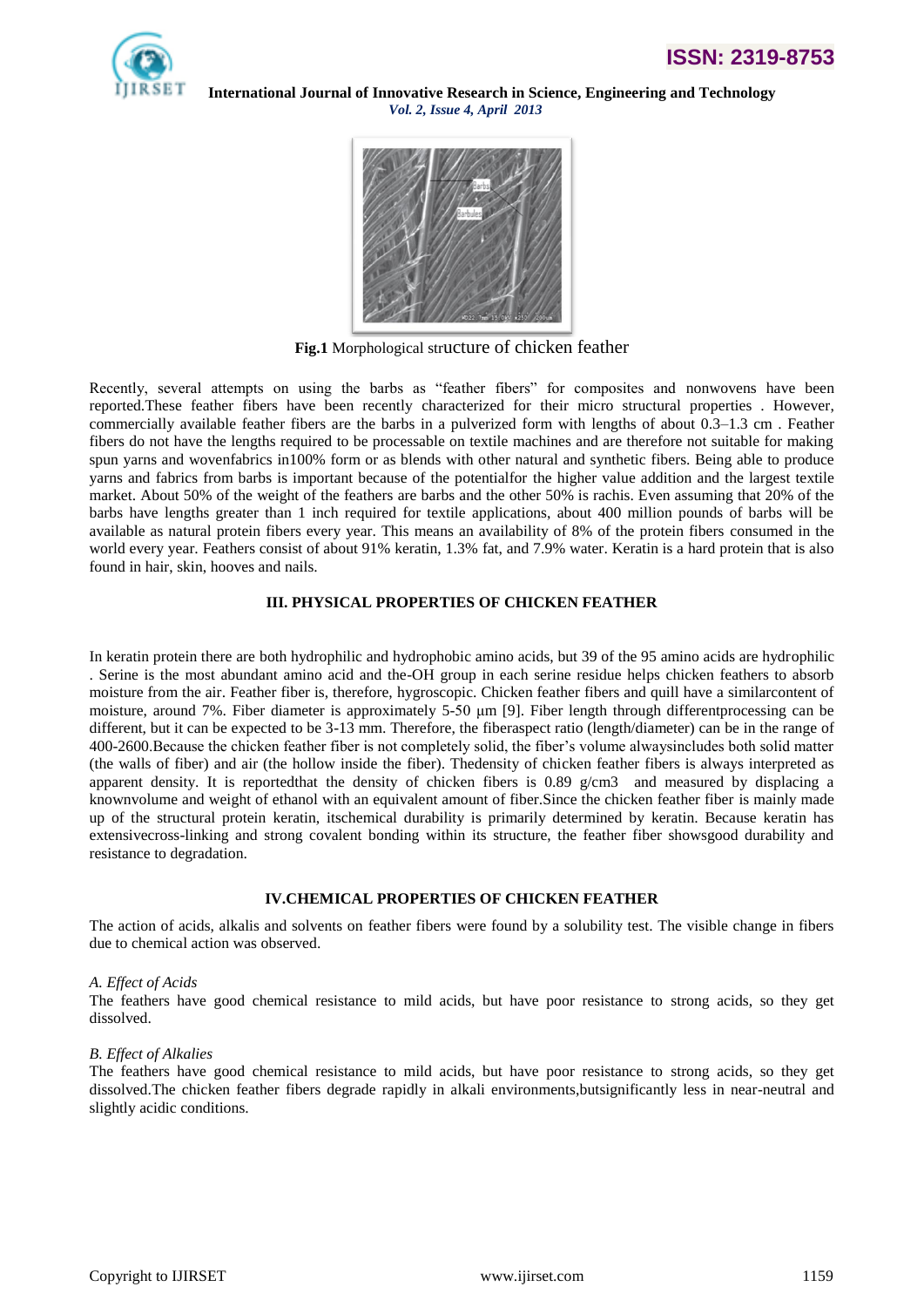

**International Journal of Innovative Research in Science, Engineering and Technology**

*Vol. 2, Issue 4, April 2013*

# **V. MECHANICAL PROPERTY OF CHICKEN FEATHER**

The functions of a bird"s feathers are highly related to their mechanical propertiesand their mechanical properties are related to the keratin structure. Keratin has a structurewhich transports forces through negligible distortion. It is reported that elasticity moduliof feather keratin ranges from 0.045 GPa to 10 GPa. The Young"s modulus ofchicken feather fibers was found to bechicken feather fibers was found to be in the range of 3 - 50 GPa and the tensilestrength of oven-dried chicken feather fibers in the range of 41-130 MPa.

# **VI. MANUFACTURING OF NONWOVEN:**

#### *A.Collection of chicken feathers*

## *B.Washing*

To remove the impurities washing is carried out in following order:

- a) Chlorine hot wash
- b) Cold wash
- c) Acetone wash
- d) Drying

*C. Extraction of fibers from feathers*

The quill has been separated from the feathers by two methods

- a) Grinding
- b) Cutting

In mixer grinding only 40% efficiency in fiber extraction from feathers has been achieved. The ground feather was found to be fluffy in nature. Then the quills were removed manually from the feather fiber by hand picking method. Cutting takes a lot of time but efficiency is greater than grinding method.

#### **VII. PREPARATION FOR NONWOVENS**

While starting with the preparations first and foremost the raw-materials to be acquired and the methods to be followed in the nonwoven manufacturing should be assessed first.

Nonwoven is produced by

- 1. Spray Bonding Technique
- 2. Chemical bonding
- 3. Thermal bonding

## *A. Spray bonding*

In spray bonding, binders are sprayed onto moving webs. Spray bonding is used for fabric applications that which require the maintenance of highloft or bulk, such as fiberfill and air-laid pulp wipes. The binder is atomized by air pressure, hydraulic pressure, or centrifugal force and is applied to the upper surfaces of the web in fine droplet form through a system of nozzles.

Lower-web-surface binder addition is accomplished by reversing web direction on a second conveyor and passing the web under a second spray station. After each spraying, the web passes through a heating zone to remove water, and the binder is cured (set/cross-linked) in a third heating zone.For uniform binder distribution, spray nozzles are carefully engineered. Typical spray bonding is illustrated in fig.



**Fig.2.** Schematic of spray bonding process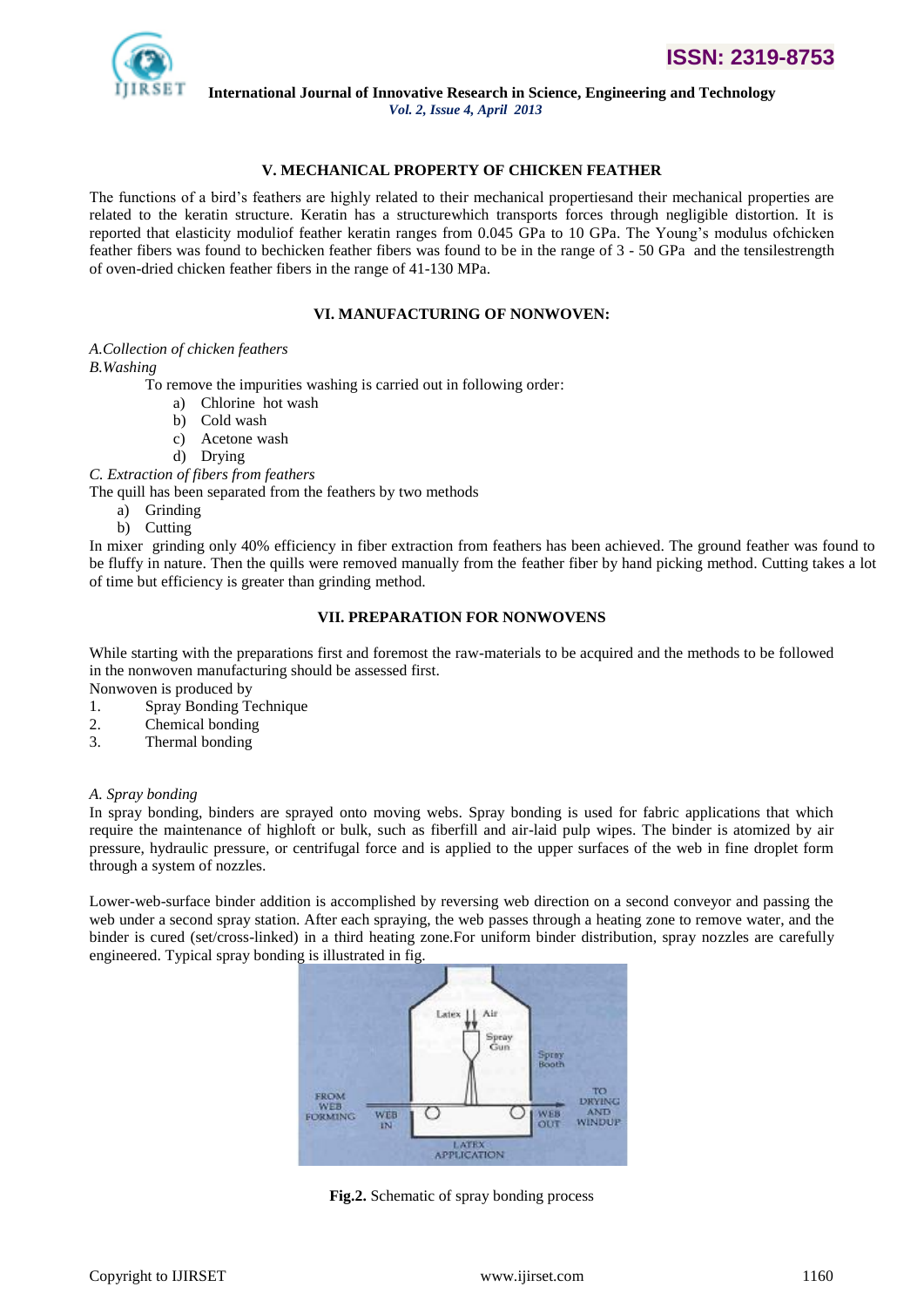



**Fig.3.** Industrial spray bonding process

The above said combinations of two bonding techniques are employed while manufacturing a Nonwoven out of a Chicken Feather. Namely, Spray bonding and Chemical bonding respectively.

## *B. Chemical bonding*

For more than four decades, almost all nonwovens required a chemical binder in order to provide any measure of structural integrity. In addition, the binder was called upon to contribute and convey numerous properties that were necessary for the effective performance of the fabric.During this extended period, binders were essentially the weak element in developing fully acceptable nonwoven fabrics. The fibers that were available to the nonwoven industry where the same fibers that were available to the textile and other fiber-based industries; hence, the fibers were fully acceptable. Generally, the binder limited the performance of the nonwoven fabric. The deficiencies cited against nonwovens generally were deficiencies attributable to an inadequate binder. Deficiencies are as follows:

1. The fabric doesn't have enough strength.

- 2. The fabric is too stiff.
- 3. The fabric has inadequate absorbency.
- 4. The fabric shows poor laundering ability.
- 5. The fabric has inadequate dry cleaning ability.
- 6. The fabric simply doesn't feel like a textile.

Consequently, a great deal of effort has been put into the development and continuous improvement of chemical binders. The steady improvements in nonwovens performance that occurred over a period of many years were, in no small measure, due to improvements in the performance and utility of the binder.

In the very early stages of nonwovens development, different types of natural resins and glues were used to bond nonwovens. While they conveyed some integrity and strength to these webs, they also had many glaring deficiencies. Consequently, synthetic binders were developed to meet the structural and performance requirements of nonwoven fabrics.

Polyvinyl acetate was the first successful synthetic binder used in substantial volume. This material had distinctly superior adhesive properties, strength, and performance compared to the early natural adhesives. This binder is flexible and it can be applied to fiber webs by many ways including print bonding.

The industry was faced with the inevitable compromise in fabric properties of nonwovens bonded with synthetic materials. In order to build strength in the fabric, increasing amounts of resin must be applied, which results in more stiffness. If softness is necessary, it can be achieved, but primarily by sacrificing strength.

A substantial improvement in this trade-off of strength and softness was achieved with the introduction of acrylic-based latex binders in the 1950s and 1960s. By proper selection of co-monomers, it is possible to build improved softness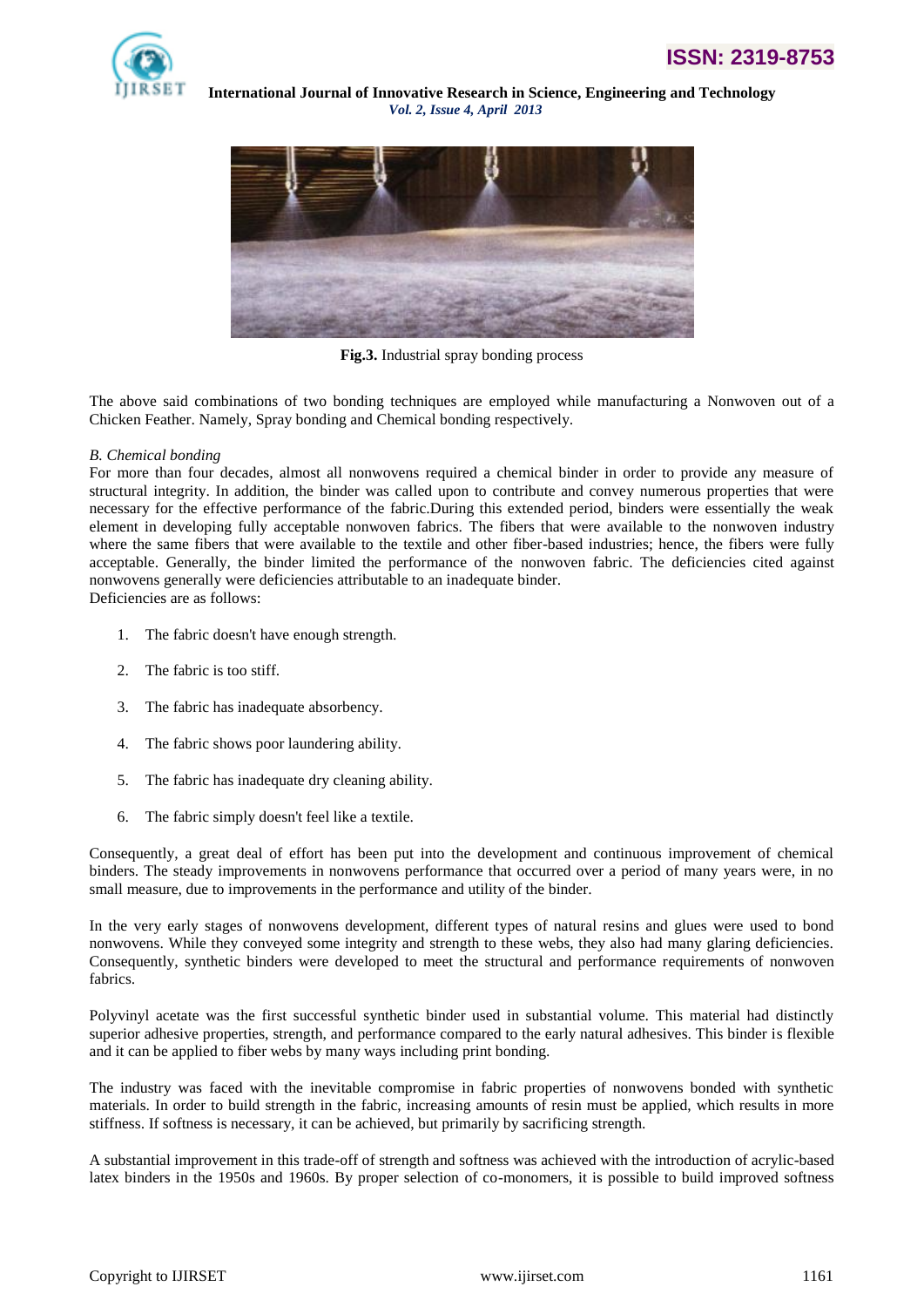

properties with adequate strength. Consequently, these binders became widely used by most of the nonwoven industry, despite the somewhat higher cost.

As polymer technology for manufacturers of synthetic binder systems improved, a greater variety of chemical building blocks became available with much greater flexibility in terms of binder strength, durability, and other properties.

The construction of a nonwoven with suitable binders is to achieve improved characteristics such as strength, softness, adhesion, firmness, durability, stiffness, fire retardence, hydrophilicity, hydrophobicity, anti-microbial properties, organic compatibility, reduced surface tension, improved dimensional stability and solvent, wash and acid resistance. The following list illustrates some general considerations required for an ideal binder. The required properties can be varied depending on the end-uses.

Strength: The strength of a nonwoven fabric is more closely related to the strength of the applied binder.

Adhesion to Fibers: Even though the mechanism of adhesion is not completely understood, the adhesion strength of the binder-to-fiber bond has to be considered.

Flexibility/handle: The some movements of fibers should be allowed, especially when a soft hand is desired.

Elastic Recovery: To avoid the permanent deformation of fabric, good elastic recovery is required under strain.

Resistance to washing/ Drying cleaning: Some nonwoven products need durability in cleaning processes according to their end-uses.

Resistance to aging: The binder should be stable and not be degraded in the fabric during storage and use.

Good color and color retention: Diverse ranges of colors are required, and the colorfastness and yellowing problems should be considered.

Economical: Minimizing the cost is an ongoing requirement.

Other special requirements: Such as Flame resistance, resistance to chemicals, air, oxygen, light, heat, etc.

#### *C.Thermal bonding*

Thermal bonding is one of the most widely used bonding technologies in the nonwoven industry. From its definition, bonded nonwoven fabric is prepared from a combination of fibers and a bonding agent which works as "glue" to firmly bind the mat together to form the nonwoven fabric.The bonding agent has a significant effect on the properties of the fabric. There are many kinds of the binding agent, for example, dispersion foam, paste, powder and so on. In this research, binding fibers were used so the bonding of the mat was called Fiber Bonding (Thermofusion). In this method, the mat is heated to the temperature at which part or whole bonding fibers melt. The molten mass binds the\matrix fibers which do not melt at their intersection points.In Fiber Bonding method, low energy is needed during the process; the producednonwoven fabric is high-bulking, but still fairly strong. The mat is not affected bypressure during heat treatment; and the produced nonwovens have high air permeability.Thermal bonding can be taken in many ways such as through-air bonding, infrared bonding, ultrasonic bonding, and thermal point bonding, hot calendering , belt calendaring and so on. In this research, we used thermal plate bonding, that is, hot pressing, in which two hot plates were used and the requiredequipment are very simple and easy to control. A uniform fabric requires uniform pressure, uniform temperature,besides uniform input mat, all of which the heated plate can supply because smooth plates provide uniform pressure and heat from hot plates makes thin mat uniformly hot.

In this thermal plate bonding, after the mat is formed, it is placed in between theplates. Between the plates, thermal bonding proceeds through three stages: firstcompressing and heating the mat, second bonding the mat, and third cooling the bonded mat.During compression, minimal pressure is demanded at the nip to produce fiber-to fiber contact. Sufficient pressure is required to compress the mat and decrease its thickness. In this way, efficient heat transfer through conduction can happen. Over the range of pressures commercially applied, higher nip pressures do not necessarily produce higher performance. At the same time of compression, both of the plates are heated. Since heating the mat begins when the mat first touches the hot plate and continues until it leaves the plate, the time spent in the nip is also the time available for heating the mat. The heating occurs primarily through conduction, the fibers placed between two plates get heated very quickly. To form a bond, the binding fibers in the middle of the nip must reach a certain temperature. The plate temperature must stay below the melting points of fibers; otherwise the web will fuse to the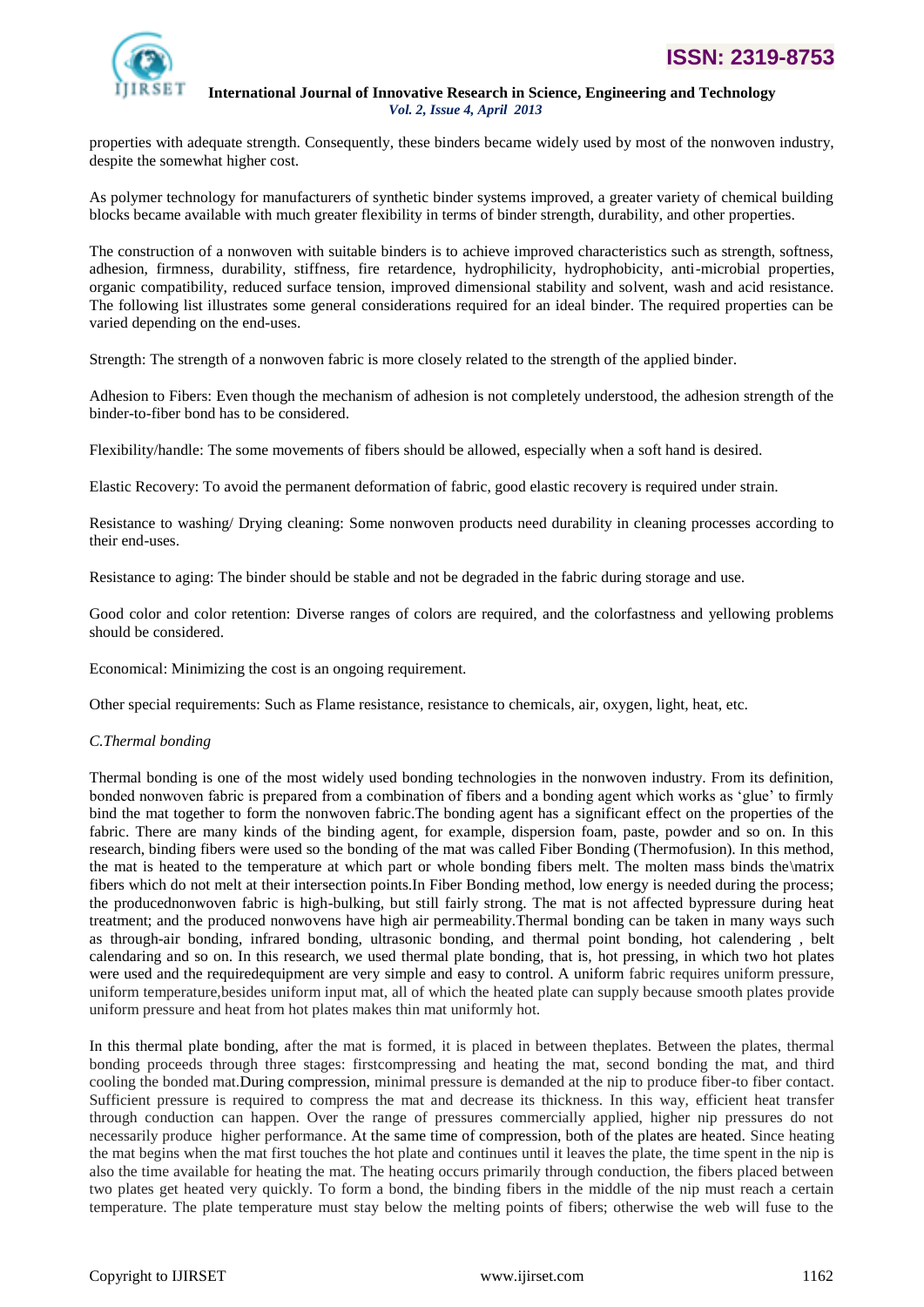

plates. If the time in the nip is greater than the time to reach the temperature, the bond is strong. However, longer heating time cannot guarantee strong bond because long time heating maybe produces over-bonding and this makes bond spot fiber lose their orientation, then some strength would be lost. The effect of heating time on the strength of nonwovens was tested.In the thermobonding process parameters were fixed at required pointssuch as sufficient pressure, time and temperature. The thermobonded nonwovens were tested for their filtration and mechanical properties. The solution of chemicals was sprayed as tiny droplets and the web was cured at a temperature of 170 at a delivery speed of 0.5m/min in stenter.

# **VIII. POSSIBLE APPLICATIONS OF FEATHER FIBERS**

Environmental concerns always encourage study to replace synthetic materialswith a variety of natural materials. Natural fibers have recently attracted scientists"attention because of their advantages from the environmental standpoint, but almost all the research has been focused on cellulose from vegetable sources. Currently, the keratin fiber from chicken feathers is recognized as an almost infinite source of high performance materials, but it needs further studies to demonstrate a basis for innovative technologies and useful raw materials.

To obtain and use the feather fiber, barbs need to be stripped from the quill. InFebruary 1998, Agricultural Research Service chemist Walter Schmidt and his colleagues (George Gassner, Mike Line, Rolland Waters and Clayton Thomas) received a patent for a process for cleaning, chopping, and separating feather fibers from the quill of chicken feathers . From it, two pounds of feathers yields about one pound of the fiber fraction and one pound of the quill fraction. This patent involves the following basic steps collecting raw feathers, washing feather in a polar water-soluble organic solvent, repeating the washing step, drying the feathers, removing the fibers from feather shafts using mechanical shredding or shearing or a high speed constant flow centrifugal grinder andseparating the light fibers from the heavier quills through a turbulent airflow by apparent density difference. The unique shape, a center fiber with many branching fibers, makes feather fibers ideal for random orientation processes such as injection molding, dry mat formation, or wet lay. Maybe these materials derived from chicken feathers could be used to improve the properties of existing composite materials, to replace non-renewable constituents, orto develop entirely new biocomposite materials with novel applications. There have been a few reports about useful products manufactured from feathers.

Walter Schmidt invented a technique to mix chicken feather fibers with paper andstrong, less dense plastic composites to produce products such as car dashboards and boat exteriors. A fiber that can be used in lightweight, sound-deadening composite materials maybe find use in office cubicles, cars and sleeping compartments of tractor trailers.

The Environmental Quality Laboratory scientist also found feather fiber can takeplace of some of the wood pulp to make such paper products as air filters and decorative paper. Because of the super fine size and shape of feather fibers, filtration may be the first commercial value for processed chicken feathers. Many filters are made from wood pulp, but feather fiber has an advantage--it is finer than wood pulp. Wood pulp fibers have a width of 10-20 microns, but feather fibers" thickness is only 5 μm. Therefore, filters produced from feather fiber will have smaller holes, causing more spores, more dust and dander to be taken away from the air and entrapped in the filter. Homes and office buildings maybe obtain the benefit of using this kind of air filter for their fine filtration, resulting in lessening allergies and sick building syndrome. Another possible use may be in vacuum filters, decreasing the amount of spores and dust that can injure asthmatic lungs. A process of making air filter paper using chicken feather fiber has been patented in China. The process includes using feather fiber as major material, mixing with plant fiber at a given ratio, and making specific paper with multiple applications. Compared with existing paper-making process, this process has the advantages of better air permeability and filterability, full utilization of waste, lesspollution to the environment, reduced consumption of wood pulp, reduced cost, and high application value. Furthermore, the composite paper is able to contain only 49 % wood pulp and 51% feather fiber. In one word, the chicken feather paper meets the requirement for environmental protection.Feather fibers might be used in water filters. This application might not onlyhelp solve the waste-feather problem, but it might also produce better water filters thanpresent common filters, such as those made of activated carbon. Before the fiber wasplaced in a filter, it was "activated" with ultrasound to produce additional microscopicpores in the fiber's structure. The prototype of feather-fiber water filters was produced bypacking the fibers into plastic columns. Tests indicated that the feather filters tookcontaminants away from home drinking water or industrial waste. In the laboratoryexperiments, it had also found that feather fiber filters filtrated nuclear byproducts suchas radioactive strontium and cesium and the microstructure of feather fibers trapped thesehard-to-remove contaminants.

Dweib et al.used vacuum-assisted resintransfer molding to infuse feather mats along with sheets of recycled paper with soybeanoil-based resin. These materials were combined with structural foam to constructa sandwich beams. The beam of recycled paper and chicken feathers had a global modulusof 950 MPa and a failure load of 24.2 kN while the woven E-glass beam had a globalmodulus of 1580 MPa and a failure load of 39.3 kN during testing in 4-point bends. Theflexural rigidity and strength of the feather/recycled paper beam were comparable tovalues for cedar wood.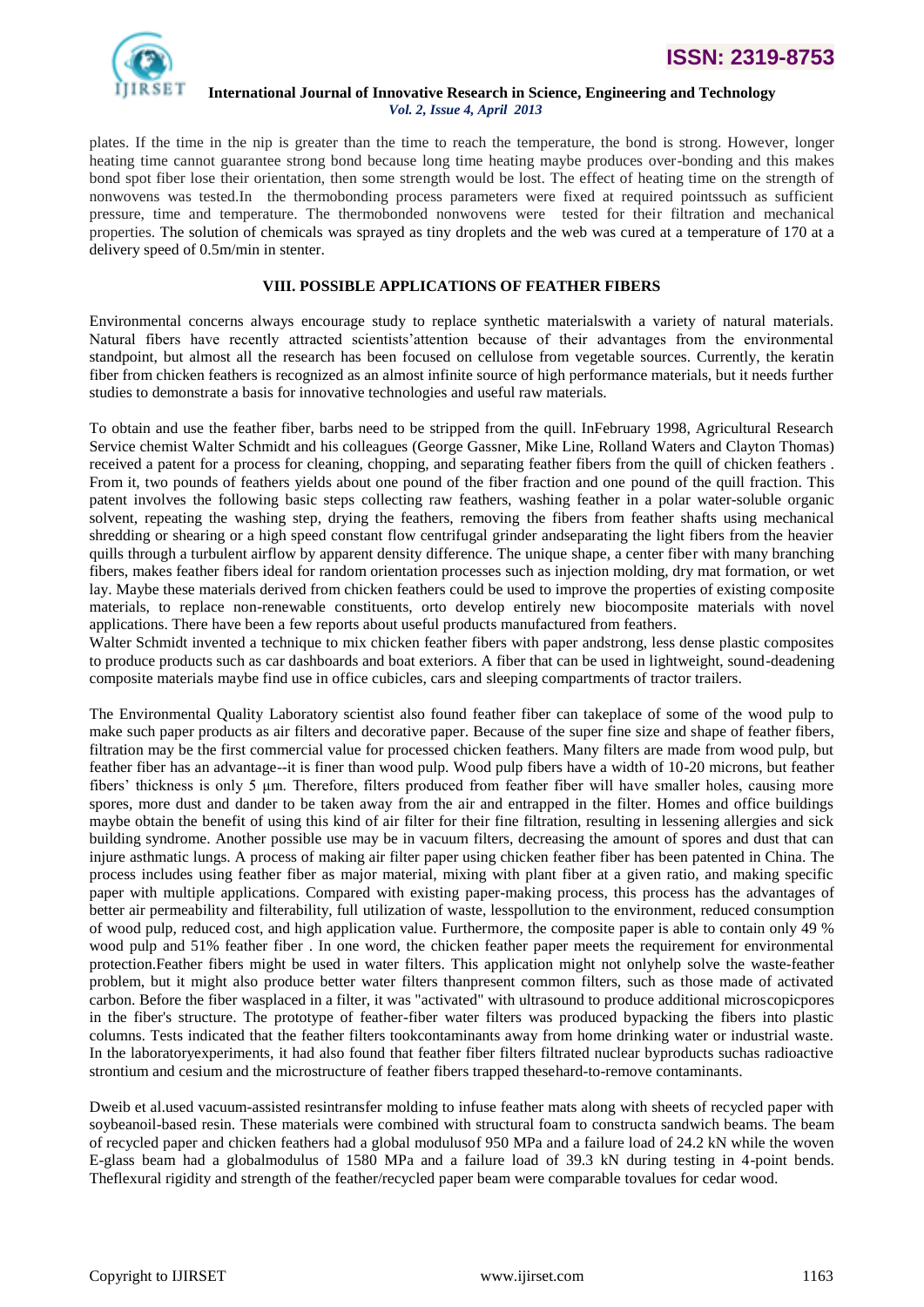

# **ISSN: 2319-8753**

#### **International Journal of Innovative Research in Science, Engineering and Technology** *Vol. 2, Issue 4, April 2013*

The studies of chicken feather fibers reinforced LDPE polymer matrix shows some interactionbetween the fiber and polymer without the need for coupling agents or chemical treatment of the fibers. The feather fibers could be directly incorporated into the polymerusing standard thermomechanical mixing techniques. The density of the composite uponintroduction of keratin feather fiber is not increased, but reduced by 2%.Hamoush and El-Hawary tried to improve concrete properties such as strengthand durability by adding chicken feather fibers to the concrete. The feathers werewashed, screened, and dried. Three volume fractions of chicken feathers (1, 2, and 3%) were tested. Their study showed that the feather fiber reinforced concrete was lighter in weight and stronger in flexure than ordinary Portland cement plain concrete and smaller in compressive and tensile strengths than those of plain concrete, which indicates that feathers help produces cheaper lightweight concrete. The concrete with 1% feathers had higher flexural strength after 14, 28 and 56 days and so was that with 2% feather fibers after 56 days, which provides a possibility for the concrete used under impact loading. One disadvantage was that the flexural strength decreased when the feather content wasover 2%. It was found that the pore solution in cement-based materials are stronglyalkaline, with a pH of 12.5-13.5. Alkaline environments accelerate feather fiberdecay. The alkaline testing conditions caused low compressive and tensile strengthmeasurement value. Two methods (treating feathers by a water-repellent agent andimpregnating feathers with a blocking agent followed by a water-repellent agent) are usedto reduce the alkalinity of the matrix to prevent both short- and long-term decay, bothcompressive and tensile strength. The compressive, tensile and flexural strengths ofconcrete with treated feather were improved compared to untreated-feather-reinforcedconcrete.

Using chicken feather fiber was studied to separate heavy metals from water. Itwas found that the chicken feather fiber has very good adsorbent properties and removedeffectively heavy metals such as copper, lead, chromium, mercury and uranium fromsolutions. The solution with pH 2-8 adsorbed heavy metals best and alkaline ultrasonictreatment improved the metal uptake of the keratin fiber many times. Washing featherfibers with dilute hydrochloric acid at a pH of 1.2 could desorb 99% of adsorbed copperions. All of the testing results showed that it is possible that the stability of feather fibersallows them usable as anabsorbent for a number of cycles after being washed withhydrochloric acid.

# **IX. USES**

- 1. Automotive textile: usage of Nonwoven made out of Chicken feathers are used in seats and cushioning ,Interior Linings etc.,
- 2. Packing material : while transporting delicate articles from one place to another, the cartons lined with nonwovens made out of chicken feathers are placed inside as the interlining which makes sure that the articles are tightly impact at the same place , and would be transported without any damages.
- 3. Filter property : Nonwovens made out of chicken feathers as obvious it has a very good porosity and is lighter in weight, it has a promising future in Chemical industries as it has a good resistance to milder acids and alkalies.
- 4. Insulation: To conduct any kind of electricity one must have a conducting element like water content ( or moisture). But the chicken feathers lack such elements , so they hence a very good insulating property hence they can be act as insulating materials
- 5. Household product: for the Nonwovens made out of Chicken feathers are very versatile in their property they are used as a decorating materials in the households.
- 6. Soil control: The nonwovens made out of Chicken feathers are very stiff and rigid where in which when placed on the soil it will restrict the eroding of the top layered soil, thereby controlling soil erosion respectively.
- 7. Winter jackets: The nonwovens made out of Chicken feathers are used in the jackects as the interlining where in which it keeps the body very warm.

# **X. CONCLUSION**

Production of erosion control fabrics consisting of chicken feather fibers can be performed utilizing air laid web formation and latex bonding. However, greater control of the latex. Application is required to obtain increased product consistency. The chicken fiber fabrics, in comparison to the commercial erosion control fabrics evaluated, performed better than expected.

#### **REFERENCES**

- [1] Schmidt, W., "*Agricultural Research Service"*, USDA, Personal communication, 1999.
- [2] Kumar, B.K., Kannaian, T., "*Utili*zation *of chicken feathers for the development of non-woven and characterization for value addition"*, Journal of non-woven and technical textile, pp. 29-33,2008.
- [3] Comes, D., "*Chicken feathers: eco-friendlyplasticsofthe21st century"*, Agricultural Research Service News, 1998.
- [4] Lucas, A.M., and Stettenheim, P.R., "*Structures of feather*", Avian Anatomy Integument 1, pp. 235-275,1975.
- [5] Barone, J.R., and Schmidt, W.F., "*Compos Sci Technol",* Vol.65,pp.173–181, 2005.
- [6] Jones, L.N., Riven, D.E., Tucker, D.J., "*Handbook of Fiber Chemistry",* Marcel Dekker, Inc., New York 1998.
- [7] Reddy, N., and Yang,Y.,**"***Structure and Properties of Chicken Feather Barbs as Natural Protein Fibers"*, Journal of polymers and the environment,pp. 81–87, 2007.
- [8] Alberts, B., Bray, D., Lewis, J., Raff, M., Roberts. K., Watson, J.D.,"*MolecularBiology of the Cell, 3rd Edition",* Garland Press, New York, *1994* .